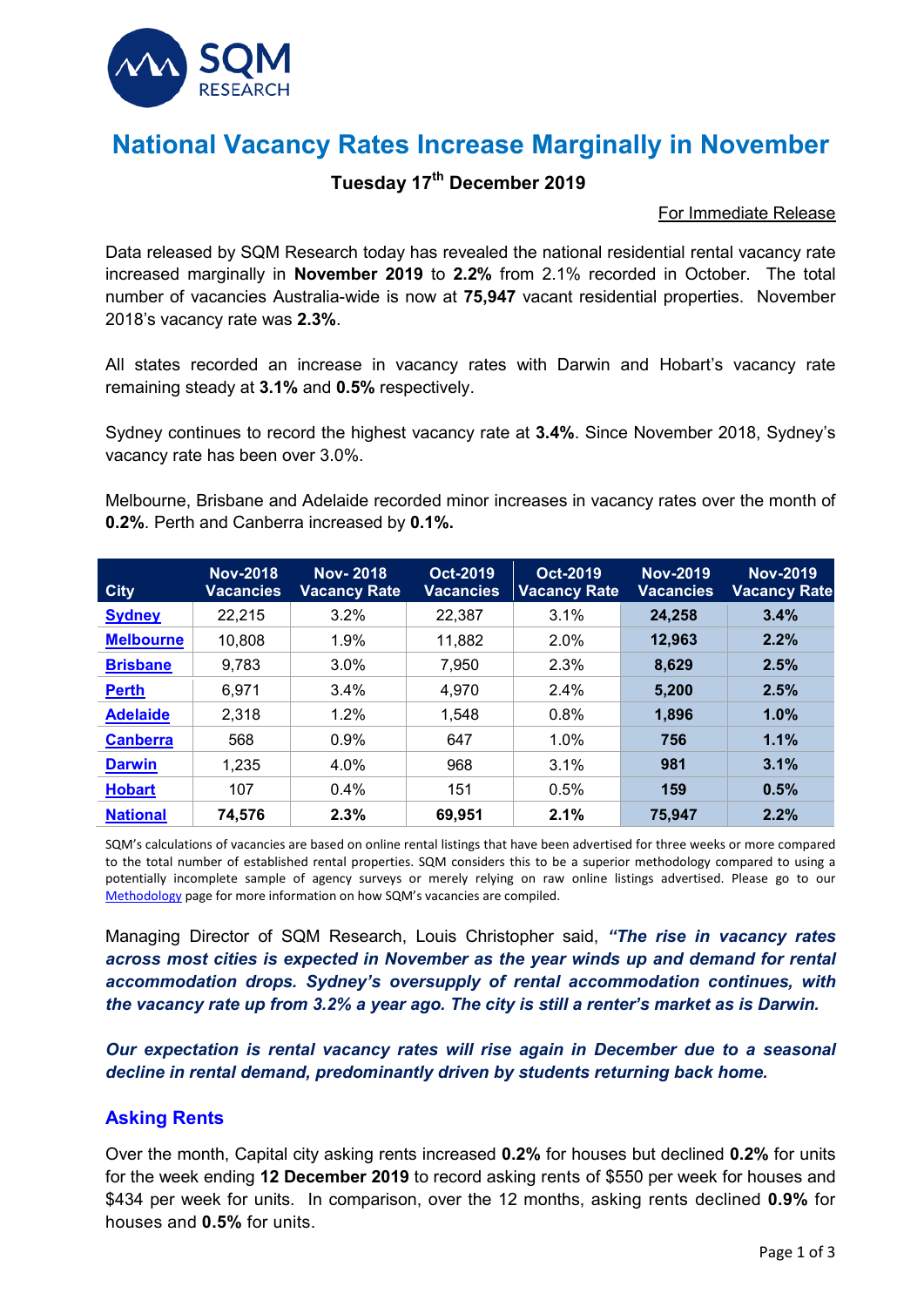

Melbourne, Brisbane, Perth, Adelaide and Hobart all recorded increases in asking rents for both houses and units over the month. Hobart recorded the highest increases in asking rents of **4.0%** for houses.

Darwin recorded the highest decrease for house rents of **3.90%** but increased its unit rents by **1.0%.**

Sydney managed to increase asking rents for houses by **0.3%** but recorded rent falls of **0.7%** for units. Canberra also increased house asking rents by **0.9%** but decreased by **1.8%** in units.

| <b>SQM Research Weekly Rents Index</b> |       |                              |                                  |                               |  |  |  |  |  |  |
|----------------------------------------|-------|------------------------------|----------------------------------|-------------------------------|--|--|--|--|--|--|
| Week ending: 12 Dec 2019               |       |                              | <b>Rolling month</b><br>% change | 12 month<br>% change          |  |  |  |  |  |  |
| <b>All Houses</b>                      | 684.2 | $-3.2 \blacktriangledown$    | $0.3\%$ $\triangle$              | $-3.4\%$ $\blacktriangledown$ |  |  |  |  |  |  |
| <b>All Units</b>                       | 494.0 | $-1.0 \blacktriangledown$    | $-0.7\%$ $\blacksquare$          | $-2.5\%$ $\blacksquare$       |  |  |  |  |  |  |
| <b>All Houses</b>                      | 534.5 | $-1.5$ $\blacktriangledown$  | $0.9\%$ $\blacksquare$           | $0.0\%$ $\triangle$           |  |  |  |  |  |  |
| <b>All Units</b>                       | 410.1 | 0.9 <sub>A</sub>             | $0.4\%$ $\triangle$              | $0.9\%$ $\triangle$           |  |  |  |  |  |  |
| <b>All Houses</b>                      | 468.8 | $2.2 \triangle$              | $1.2\%$ $\triangle$              | $3.0\%$ $\triangle$           |  |  |  |  |  |  |
| <b>All Units</b>                       | 378.5 | $0.5 \triangle$              | $0.6\%$ $\triangle$              | $1.0\%$ $\triangle$           |  |  |  |  |  |  |
| <b>All Houses</b>                      | 439.2 | $-1.2 \blacktriangledown$    | $0.1\%$ $\triangle$              | $1.0\%$ $\triangle$           |  |  |  |  |  |  |
| <b>All Units</b>                       | 333.7 | $-0.7$ $\blacktriangledown$  | $0.0\%$ $\triangle$              | $3.4\%$ $\triangle$           |  |  |  |  |  |  |
| <b>All Houses</b>                      | 402.2 | 1.8 <sub>A</sub>             | $1.1\%$ $\triangle$              | $2.7\%$ $\triangle$           |  |  |  |  |  |  |
| <b>All Units</b>                       | 313.9 | $-0.9$ $\blacktriangledown$  | $0.6\%$ $\triangle$              | $4.4\%$ $\triangle$           |  |  |  |  |  |  |
| <b>All Houses</b>                      | 648.4 | $1.6 \triangle$              | $0.9\%$ $\triangle$              | $3.7\%$ $\triangle$           |  |  |  |  |  |  |
| <b>All Units</b>                       | 462.8 | $-2.8$ $\blacktriangledown$  | $-1.8\%$ $\blacksquare$          | $0.4\%$ $\triangle$           |  |  |  |  |  |  |
| <b>All Houses</b>                      | 483.0 | $-3.0 \blacktriangledown$    | $-3.9\%$ $\blacksquare$          | $-4.2\%$ $\blacksquare$       |  |  |  |  |  |  |
| <b>All Units</b>                       | 380.8 | $2.2 \triangle$              | $1.0\%$ $\triangle$              | $-2.1\%$ $\blacksquare$       |  |  |  |  |  |  |
| <b>All Houses</b>                      | 453.4 | $0.6 \triangle$              | $4.0\%$ $\triangle$              | $6.4\%$ $\triangle$           |  |  |  |  |  |  |
| <b>All Units</b>                       | 422.8 | $-10.8$ $\blacktriangledown$ | $0.8\%$ $\triangle$              | 20.6%                         |  |  |  |  |  |  |
| <b>All Houses</b>                      | 448.0 | $-1.0 \blacktriangledown$    | $0.2\%$ $\triangle$              | $1.1\%$ $\triangle$           |  |  |  |  |  |  |
| <b>All Units</b>                       | 364.0 | $-2.0 \blacktriangledown$    | $-1.1\%$ $\blacksquare$          | $-0.5\%$ $\blacksquare$       |  |  |  |  |  |  |
| <b>Cap City Average</b> All Houses     | 550.0 | $-3.0 \blacktriangledown$    | $0.2\%$ $\triangle$              | $-0.9\%$ $\blacksquare$       |  |  |  |  |  |  |
| <b>All Units</b>                       | 434.0 | 0.0                          | $-0.2\%$ $\blacksquare$          | $-0.5\%$ $\blacktriangledown$ |  |  |  |  |  |  |
|                                        |       | Rent                         | Change on<br>prev week           | $\mathcal{C}_{\mathcal{A}}$   |  |  |  |  |  |  |

Source: [www.sqmresearch.com.au](http://www.sqmresearch.com.au/)

SQM's calculations of vacancies are based on online rental listings that have been advertised for three weeks or more compared to the total number of established rental properties. SQM considers this to be a superior methodology compared to using a potentially incomplete sample of agency surveys or merely relying on raw online listings advertised. Please go to our [methodology page](https://sqmresearch.com.au/pdfs/methodologydocumentrentsindex.pdf) for more information on how SQM's vacancies are compiled.

## **Key Points**

- The national residential rental vacancy rate increased marginally in **November 2019** at **2.2%** from October. The total number of vacancies Australia-wide is now at **75,947** vacant residential properties.
- Melbourne, Brisbane, Adelaide and Canberra recorded minor increases in vacancy rates over the month of **0.2%**.